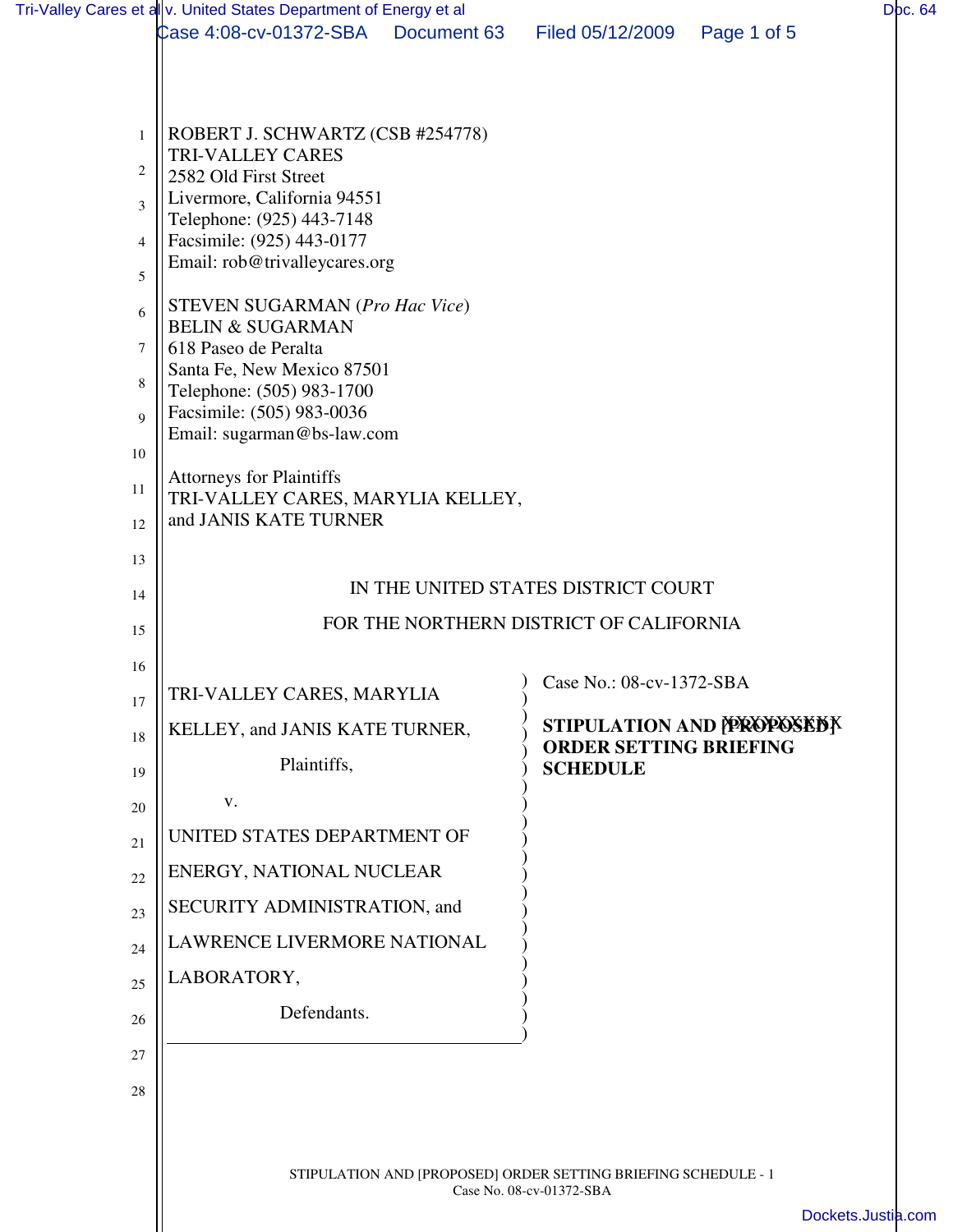1 2 3 4 5 6 7 8 9 10 11 12 13 14 15 16 17 18 19 20 21 22 23 24 25 26 27 28 Plaintiffs Tri-Valley CAREs, Marylia Kelley, and Janis Kate Turner ("Plaintiffs") and defendants United States Department of Energy, National Nuclear Security Administration, and Lawrence Livermore National Laboratory ("Defendants'), by and through their respective counsel, hereby stipulate as follows: WHEREAS, on March 10, 2008, Plaintiffs filed the Complaint for Declaratory, Mandamus, and Injunctive Relief and the Motion for Preliminary Injunction, challenging Defendant's compliance with the National Environmental Policy Act, 42 U.S.C. §§ 4321-4347, with regard to the construction and operation of a Biosafety Level 3 facility at Lawrence Livermore National Laboratory in Livermore, California. WHEREAS, the Court issued an order denying Plaintiffs' Motion for Preliminary Injunction on February 9, 2009; and WHEREAS, Plaintiffs filed the Amended Complaint for Declaratory, Mandamus, and Injunctive Relief on March 20, 2009, and Defendants' filed the Answer to Plaintiffs' Amended Complaint on April 3, 2009; and WHEREAS, Plaintiffs and Defendants desire to set a briefing schedule for concurrent cross-motions for summary judgment; THEREFORE, IT IS HEREBY STIPULATED AND AGREED by Plaintiffs and Defendants, through their respective counsel of record, as follows: 1. Plaintiffs shall submit a letter to Defendants identifying any issues relating to the adequacy of the Administrative Record currently before the Court for the adjudication of the claims newly raised in Plaintiffs' Amended Complaint no later than May 29, 2009. 2. Defendants shall respond to Plaintiffs' letter regarding the content of the Administrative Record no later than June 12, 2009. 3. The parties shall attempt to informally resolve any issues relating to the content of the Administrative Record. If informal efforts fail, Plaintiffs shall fill a motion to complete or supplement the Administrative Record no later than June 26, 2009. 4. Defendants shall designate and produce to Plaintiffs any agreed upon additions to the Administrative Record no later than July 3, 2009. Alternatively, if there is a need to litigate an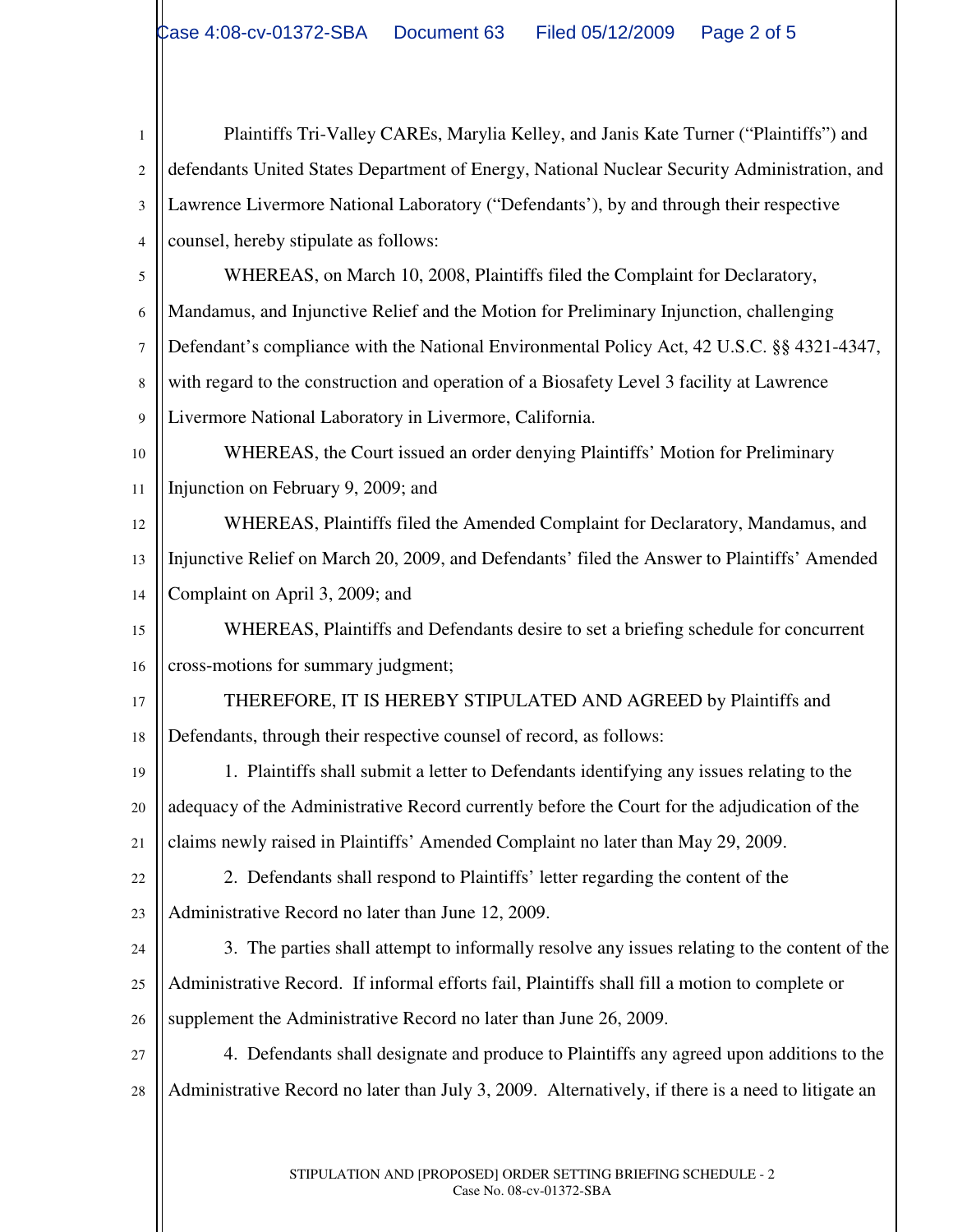1 2 3 issue relating to the content of the Administrative Record pursuant to Paragraph 3 above, then Defendants shall designate and produce any required additions to the Administrative Record within fifteen (15) days of the Court's resolution of the issue.

4 5 6 7 5. The parties shall file concurrent cross-motions for summary judgment no later than thirty (30) days after the designation and production of any additions to the Administrative Record required under Paragraph 4, and concurrent responses no later than fifteen (15) days thereafter.

8 9 6. The foregoing agreement is not intended, and may not be cited by any party, as admission of any issue of fact or law in this or any other judicial or administrative proceeding.

Dated this  $12^{th}$  day of May, 2009

 /s/ Robert J. Schwartz Robert J. Schwartz Steven Sugarman

Attorneys for Plaintiffs

 /s/ Barclay T. Samford Barclay T. Samford

Attorney for Defendants

27 28

10

11

12

13

14

15

16

17

18

19

20

21

22

23

24

25

26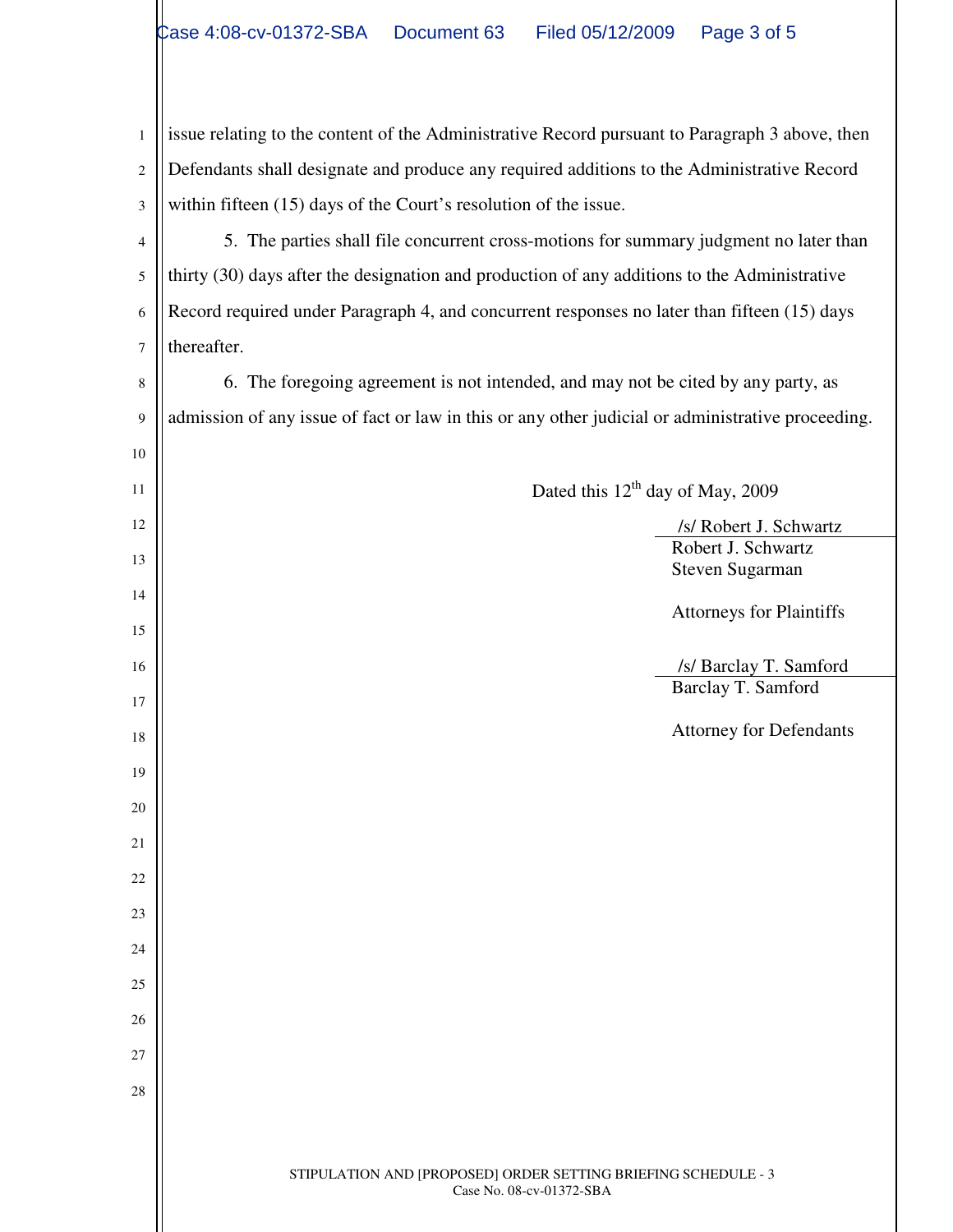|                  | Case 4:08-cv-01372-SBA  Document 63<br>Filed 05/12/2009<br>Page 4 of 5                            |  |  |  |  |  |  |  |
|------------------|---------------------------------------------------------------------------------------------------|--|--|--|--|--|--|--|
|                  |                                                                                                   |  |  |  |  |  |  |  |
| $\mathbf{1}$     | <b>DECLARATION OF CONSENT</b>                                                                     |  |  |  |  |  |  |  |
| $\sqrt{2}$       | Pursuant to General Order No. 45, Section X(B) regarding signatures, I attest under               |  |  |  |  |  |  |  |
| $\mathfrak{Z}$   | penalty of perjury that concurrence in the filing of this document has been obtained from Barclay |  |  |  |  |  |  |  |
| $\overline{4}$   | T. Samford.                                                                                       |  |  |  |  |  |  |  |
| $\mathfrak s$    | Dated this 12 <sup>th</sup> day of May, 2009                                                      |  |  |  |  |  |  |  |
| 6                |                                                                                                   |  |  |  |  |  |  |  |
| $\tau$           | /s/ Robert J. Schwartz<br>Robert J. Schwartz                                                      |  |  |  |  |  |  |  |
| 8                | Attorney for Plaintiffs                                                                           |  |  |  |  |  |  |  |
| $\boldsymbol{9}$ |                                                                                                   |  |  |  |  |  |  |  |
| $10\,$           |                                                                                                   |  |  |  |  |  |  |  |
| 11               |                                                                                                   |  |  |  |  |  |  |  |
| 12               |                                                                                                   |  |  |  |  |  |  |  |
| 13               |                                                                                                   |  |  |  |  |  |  |  |
| 14<br>15         |                                                                                                   |  |  |  |  |  |  |  |
| 16               |                                                                                                   |  |  |  |  |  |  |  |
| 17               |                                                                                                   |  |  |  |  |  |  |  |
| 18               |                                                                                                   |  |  |  |  |  |  |  |
| 19               |                                                                                                   |  |  |  |  |  |  |  |
| $20\,$           |                                                                                                   |  |  |  |  |  |  |  |
| 21               |                                                                                                   |  |  |  |  |  |  |  |
| 22               |                                                                                                   |  |  |  |  |  |  |  |
| 23               |                                                                                                   |  |  |  |  |  |  |  |
| 24               |                                                                                                   |  |  |  |  |  |  |  |
| 25               |                                                                                                   |  |  |  |  |  |  |  |
| 26               |                                                                                                   |  |  |  |  |  |  |  |
| 27               |                                                                                                   |  |  |  |  |  |  |  |
| 28               |                                                                                                   |  |  |  |  |  |  |  |
|                  |                                                                                                   |  |  |  |  |  |  |  |
|                  | STIPULATION AND [PROPOSED] ORDER SETTING BRIEFING SCHEDULE - 4<br>Case No. 08-cv-01372-SBA        |  |  |  |  |  |  |  |